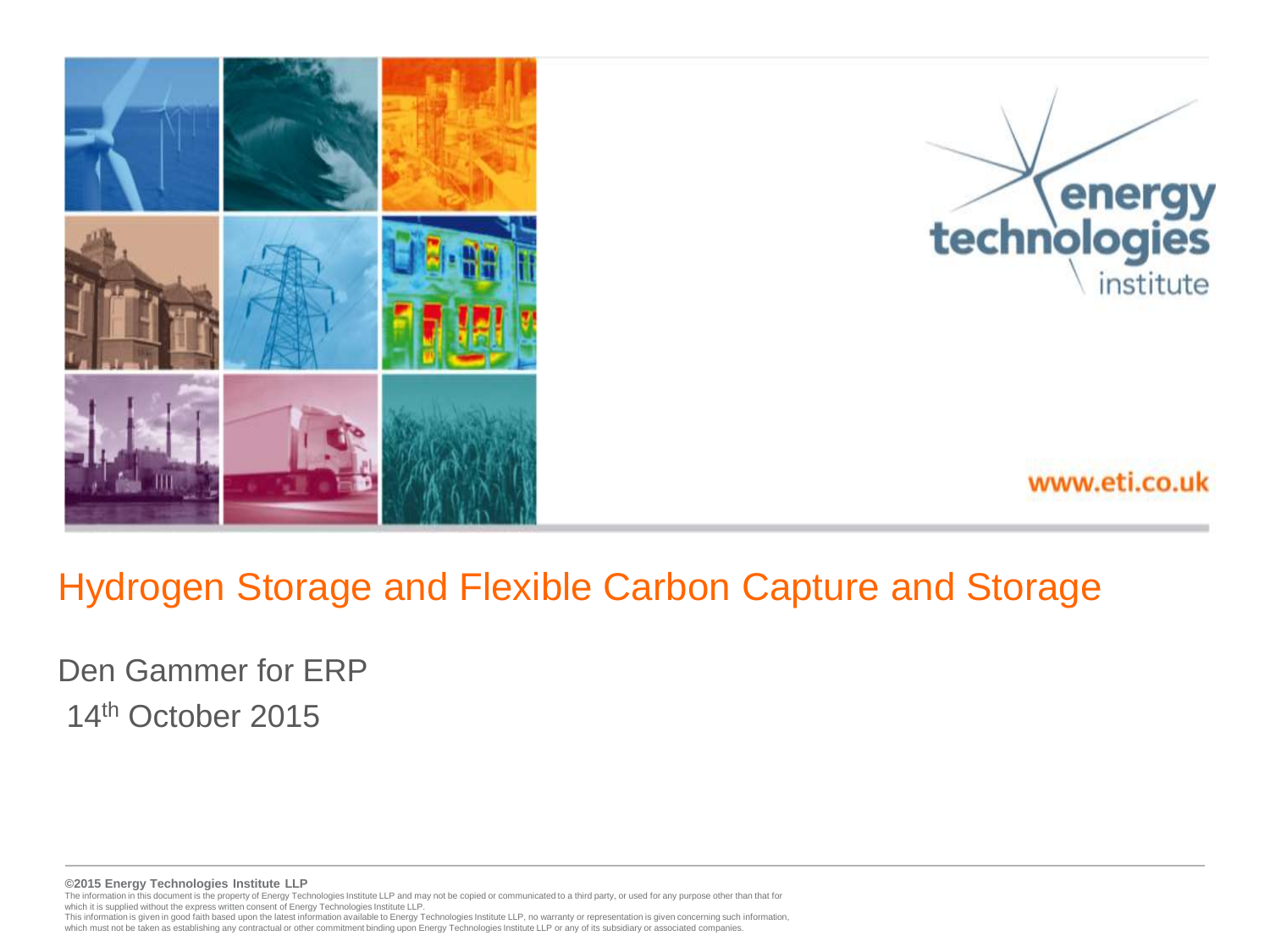



# Energy Systems Modelling Environment

- Least cost optimisation, policy neutral
- Deployment & utilisation of >250 technologies
- Pathway and supply chain constraints to 2050
- Spatial and temporal resolution sufficient for system engineering
- Probabilistic treatment of key uncertainties

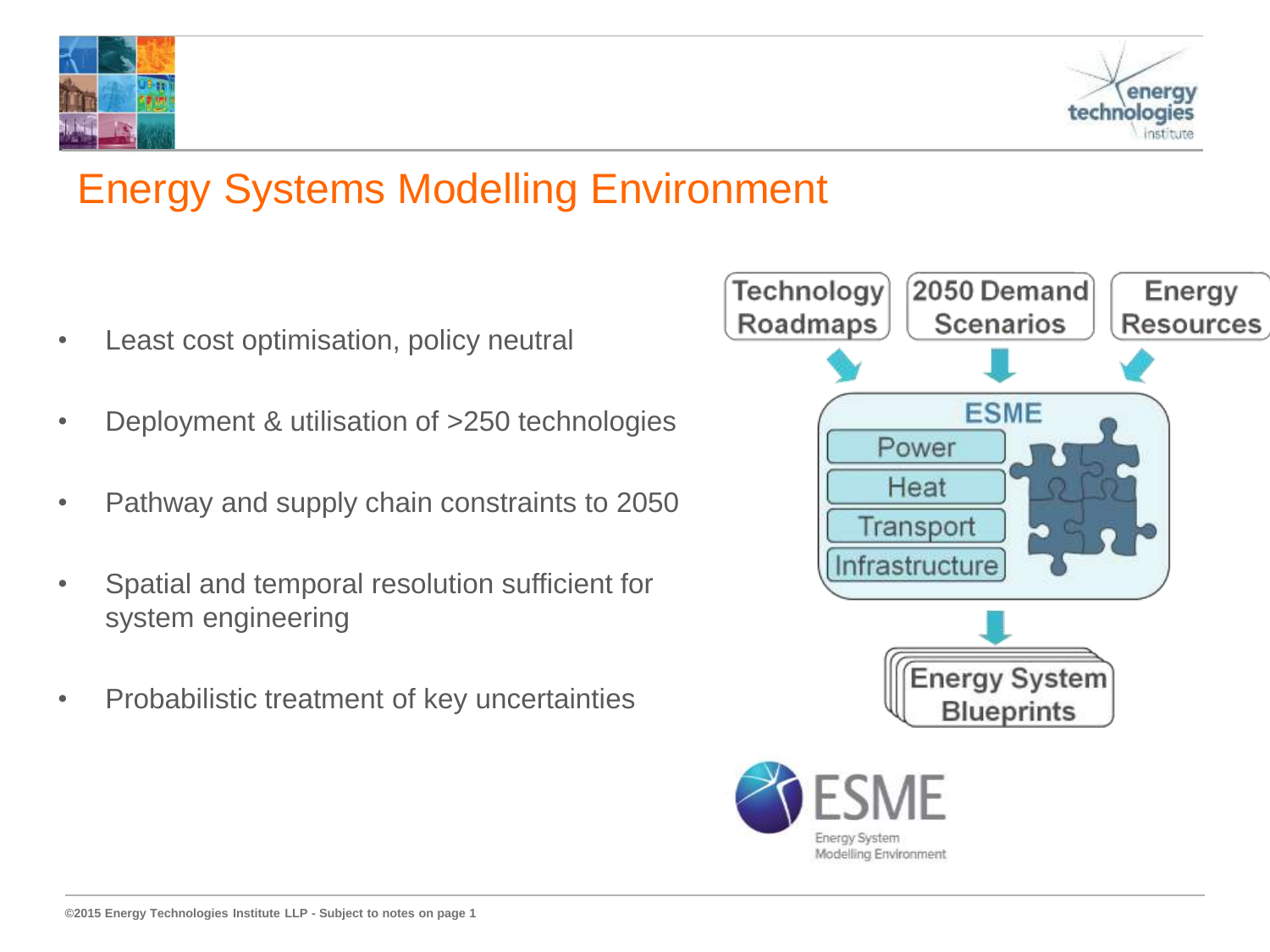



#### ESME – a place for H2 in power capacity post 2030



#### **Electricity Generation Capacity**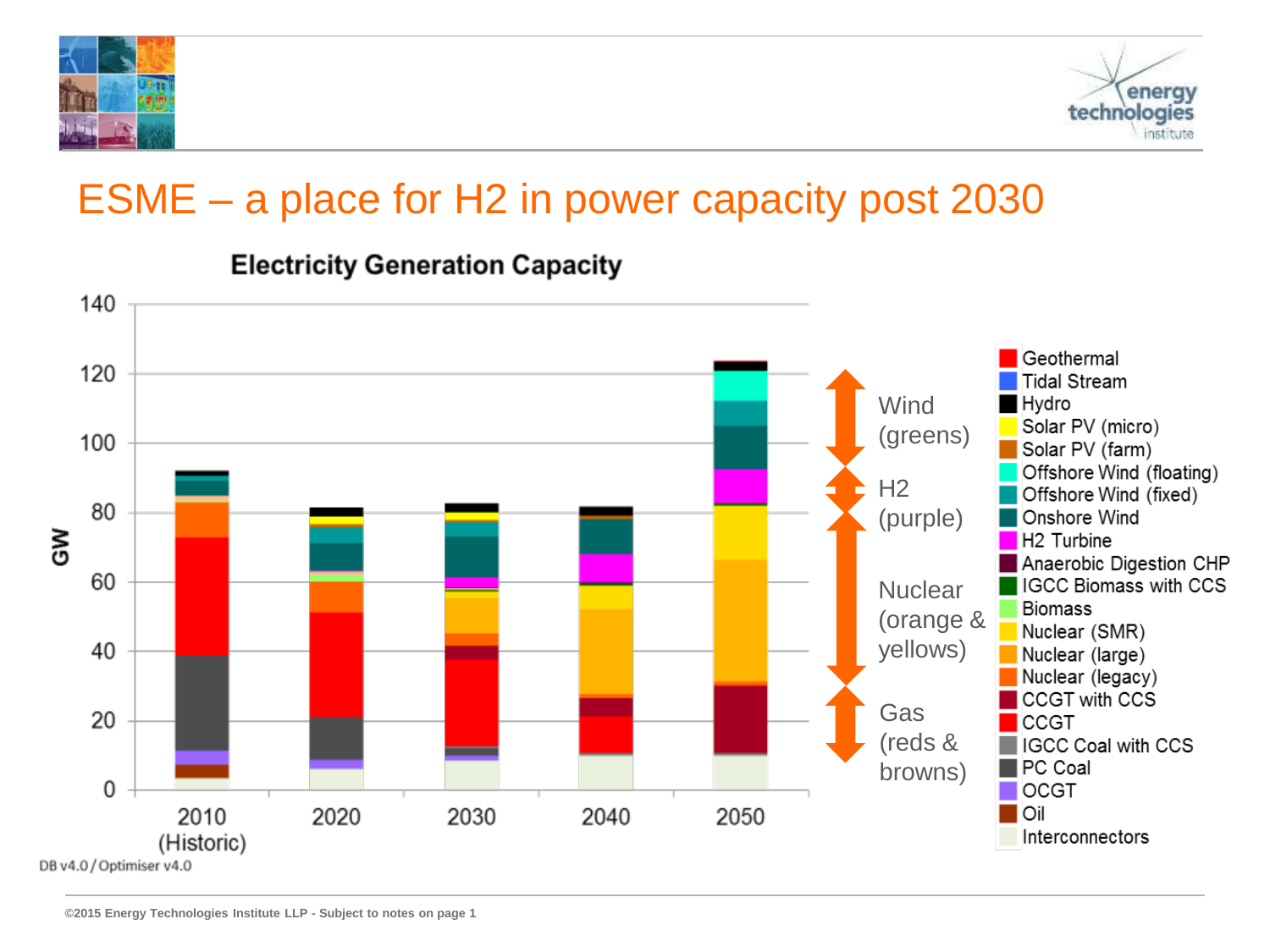



## Using H2 storage to maximise use of CCS investment

#### Power station configurations using H<sub>2</sub> storage

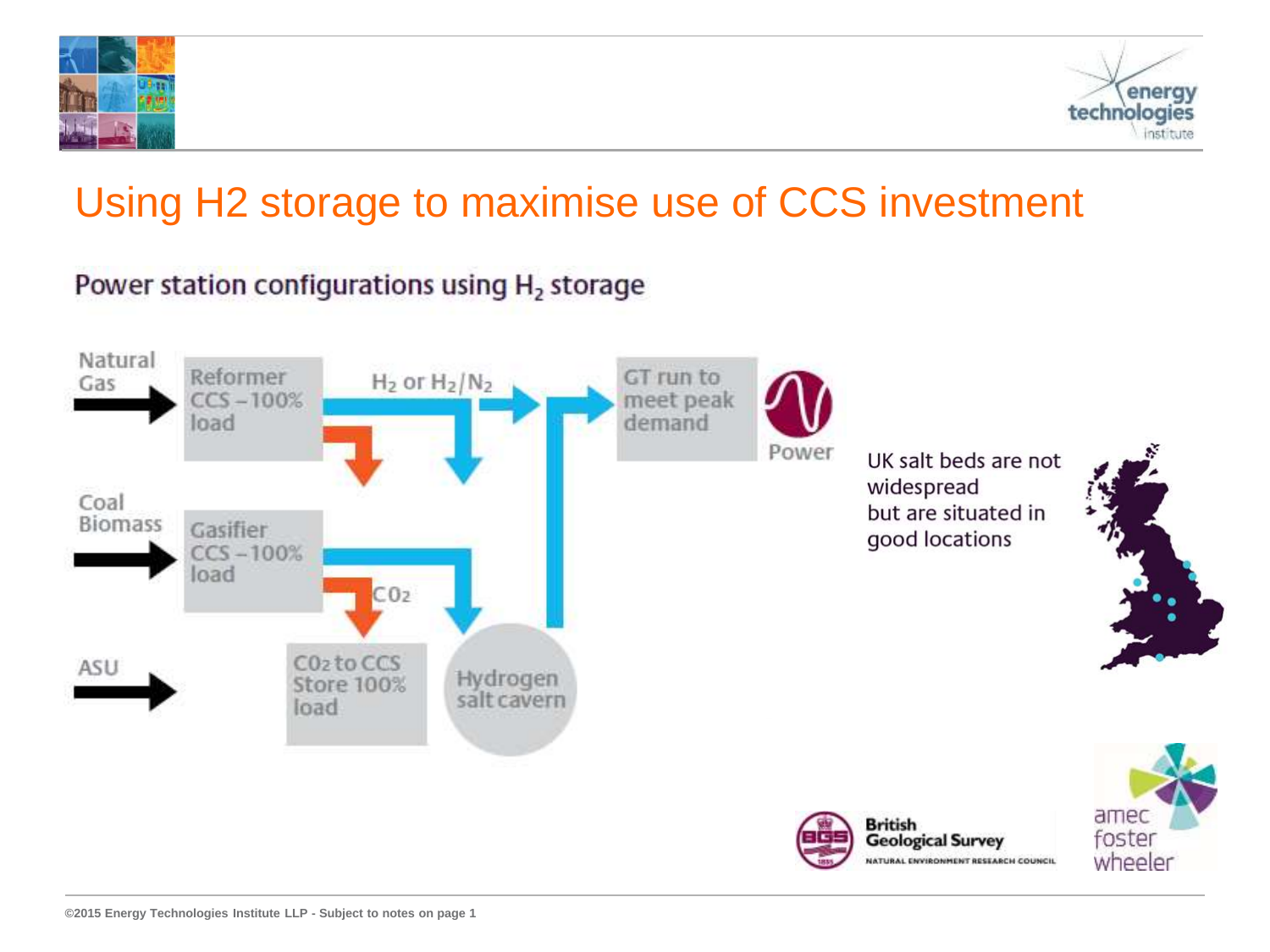



#### Configuration Benefit

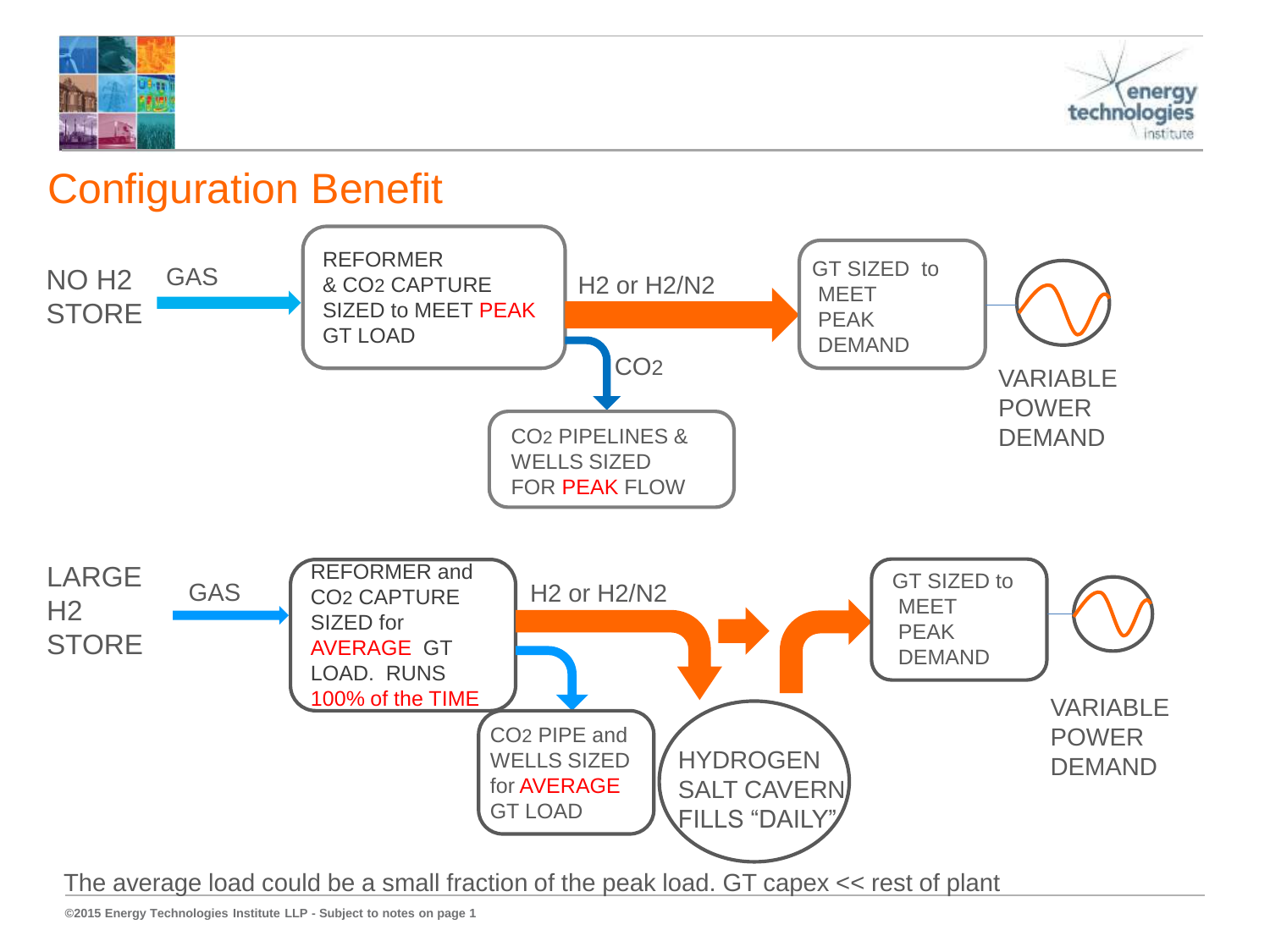



### UK Salt fields

- Used for natural gas and hydrocarbons
- Over 30 large caverns in use
- Offshore operation is twice the cost of onshore
- Screening led us to focus in 3 areas



| <b>Region</b>      | <b>Typical Depth,</b><br>m | <b>Bed Thickness,</b><br>m | Cavern size,<br>000m3 | <b>Pressure</b><br>bara |
|--------------------|----------------------------|----------------------------|-----------------------|-------------------------|
| <b>Teesside</b>    | 300                        | 35                         | 70                    | 45                      |
| Cheshire           | 800                        | 200                        | 300                   | 105                     |
| <b>E</b> Yorkshire | 1800                       | 175                        | 300                   | 270                     |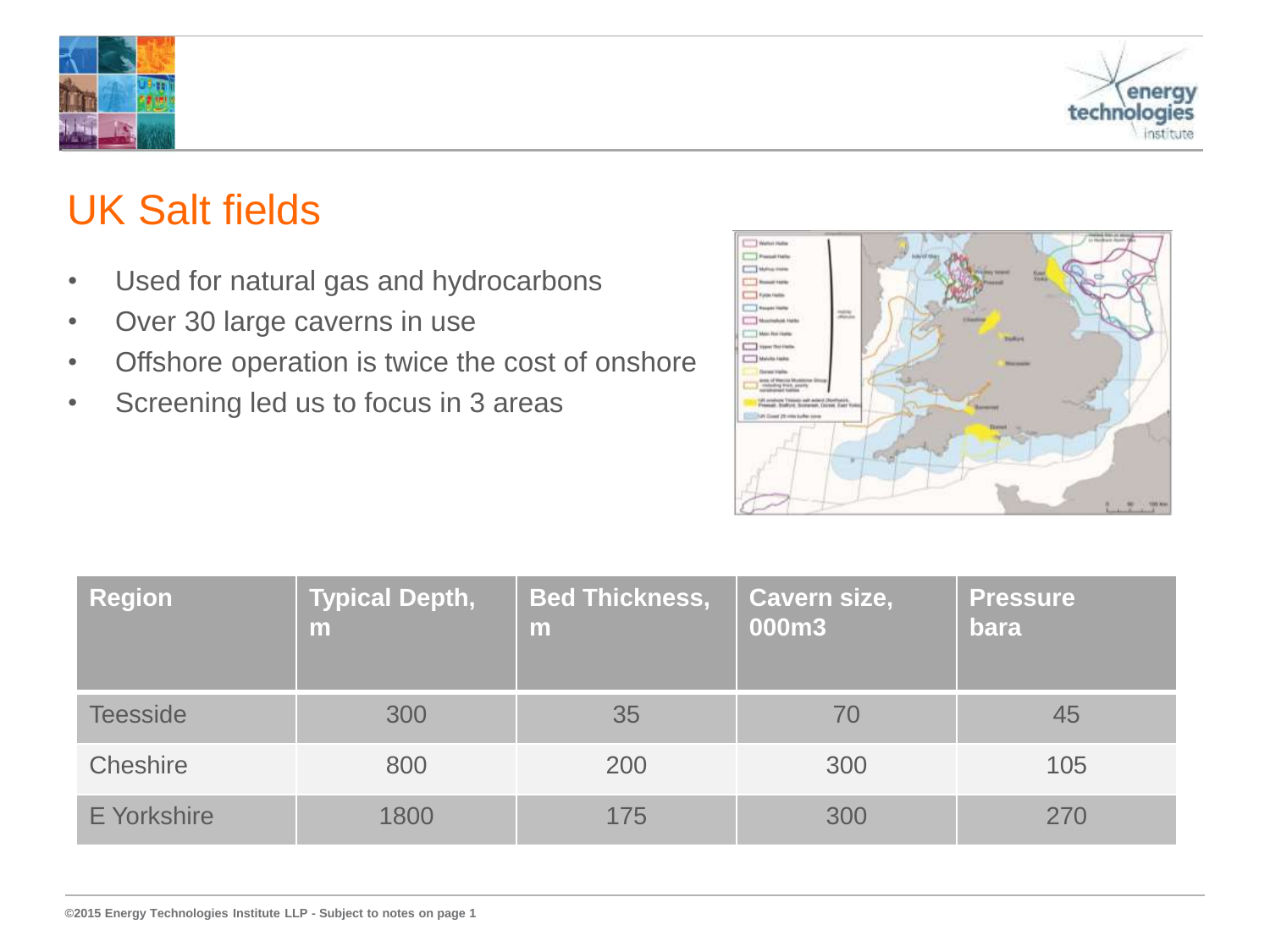



#### H2 Storage - Metrics

- Salt caverns are already used for H2 in UK and US
- One cavern family 30GWhe daily (c.f Pumped hydro at Dinorwig 10GWhe, 75% efficient)
- Coal/bio to power no penalty for going via H2
- Gas to power penalty for going via H2





- Geographical limitation of stores
- "Fast churn" stores in operation on natural gas duty
- Rapid empty modes used for CAES (compressed air energy storage – Germany)
- Stores can be run on a "constant pressure" basis by flooding with brine – not covered in the ETI analysis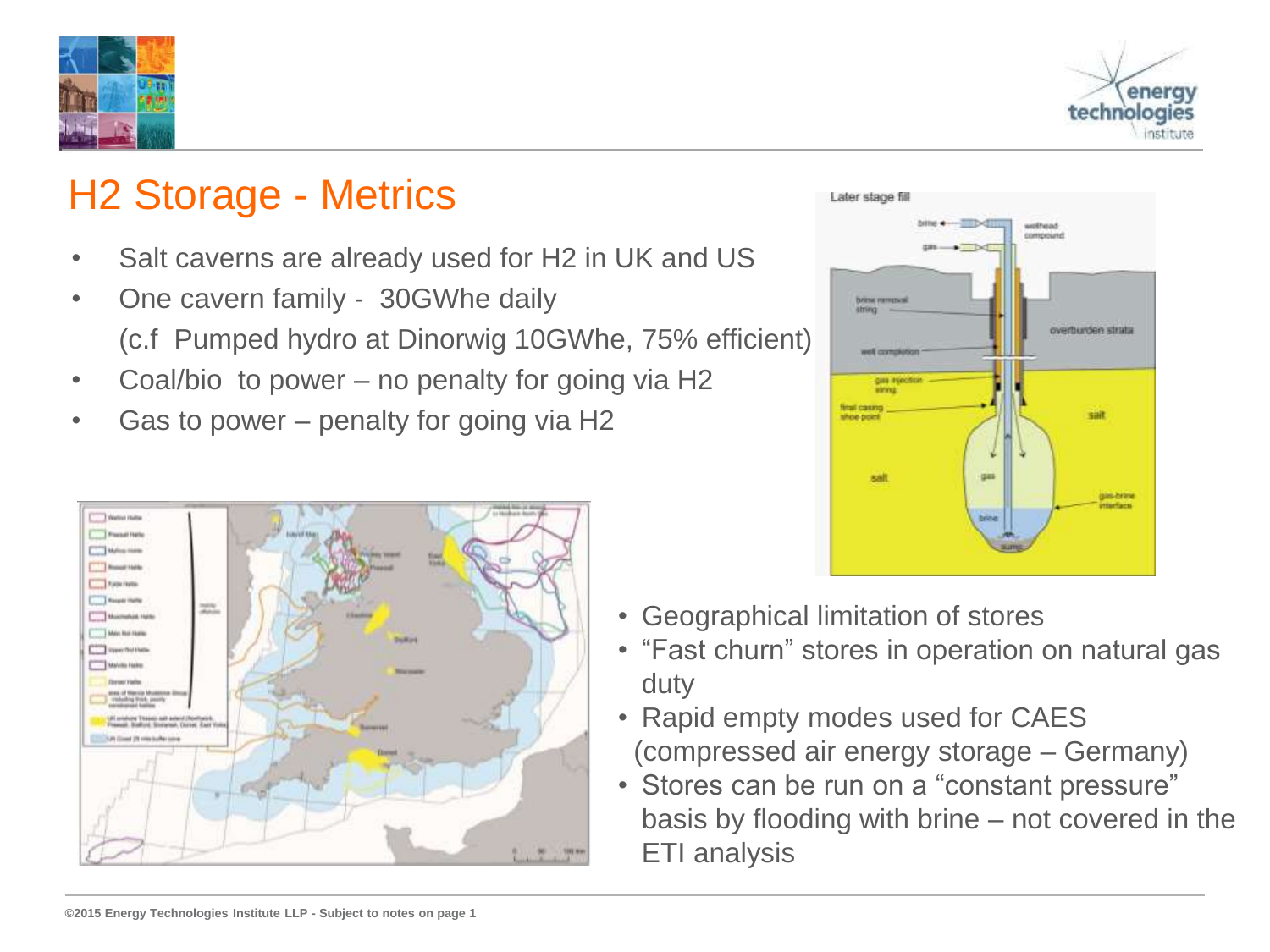



#### Cost structure varies with store depth

- Although the component costs change with depth, overall costs are similar
- Deep stores have a round trip energy hit (takes 2% points off LHV efficiency of 34% for Yorkshire)
- Shallow stores are unlikely to provide strategic quantities of storage, although constant pressure operation may improve the case

salt caverns in use in the UK today



Distribution of costs for stores of different depth, all stores designed in a constant volume - variable pressure mode.





Teesside, 370m deep

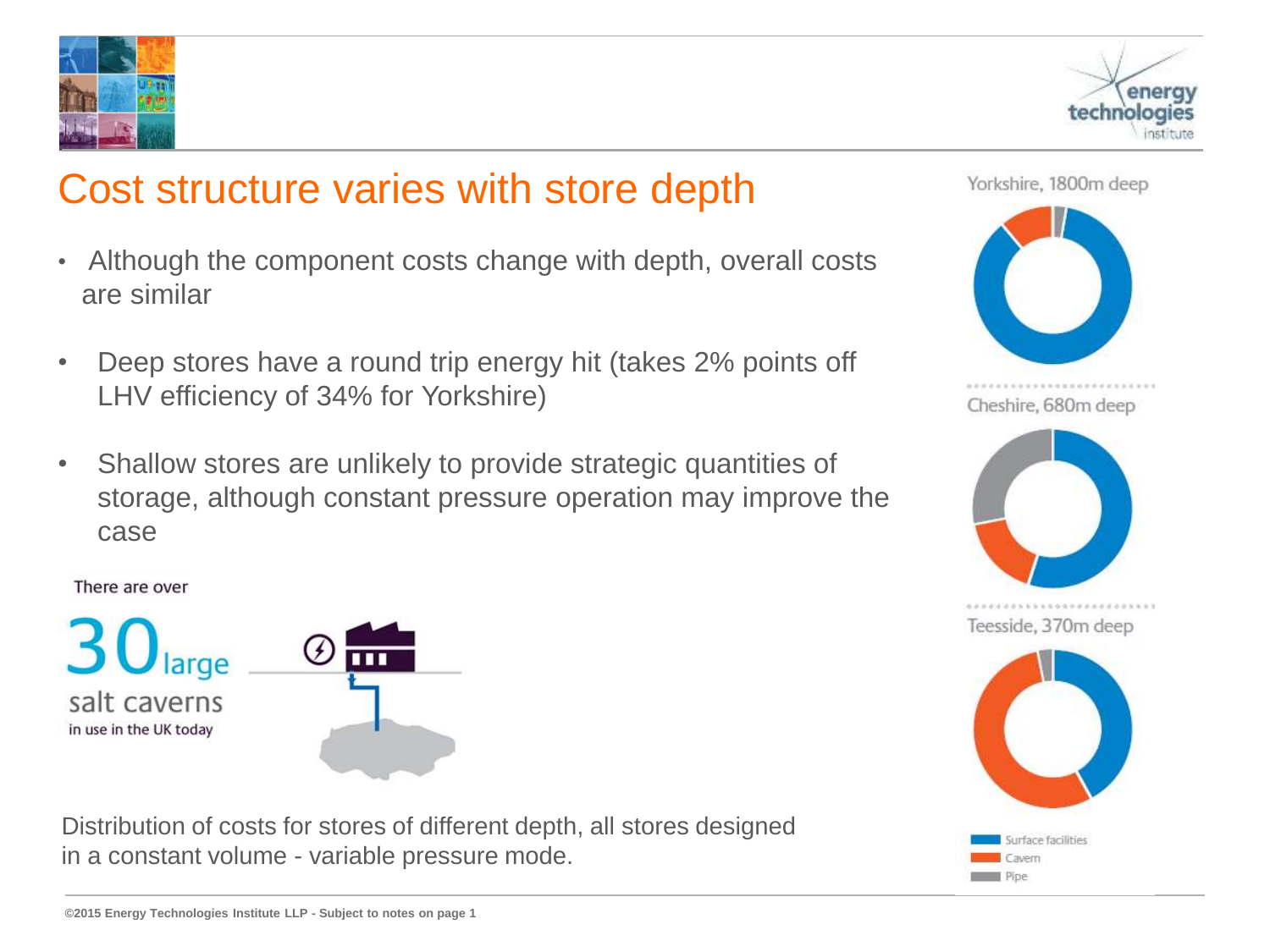



### H2 store is cost effective at low load factors



Levelised cost changes with load factor

Hydrogen storage turbines could offer

- CCGT with CCS is compared to an IGCC with a H2 Store
- "Oxymembrane" means H2 derived from methane by technology in development (separation assisted by membrane per the "Cachet" project)
- Fuel Price assumptions shown in brackets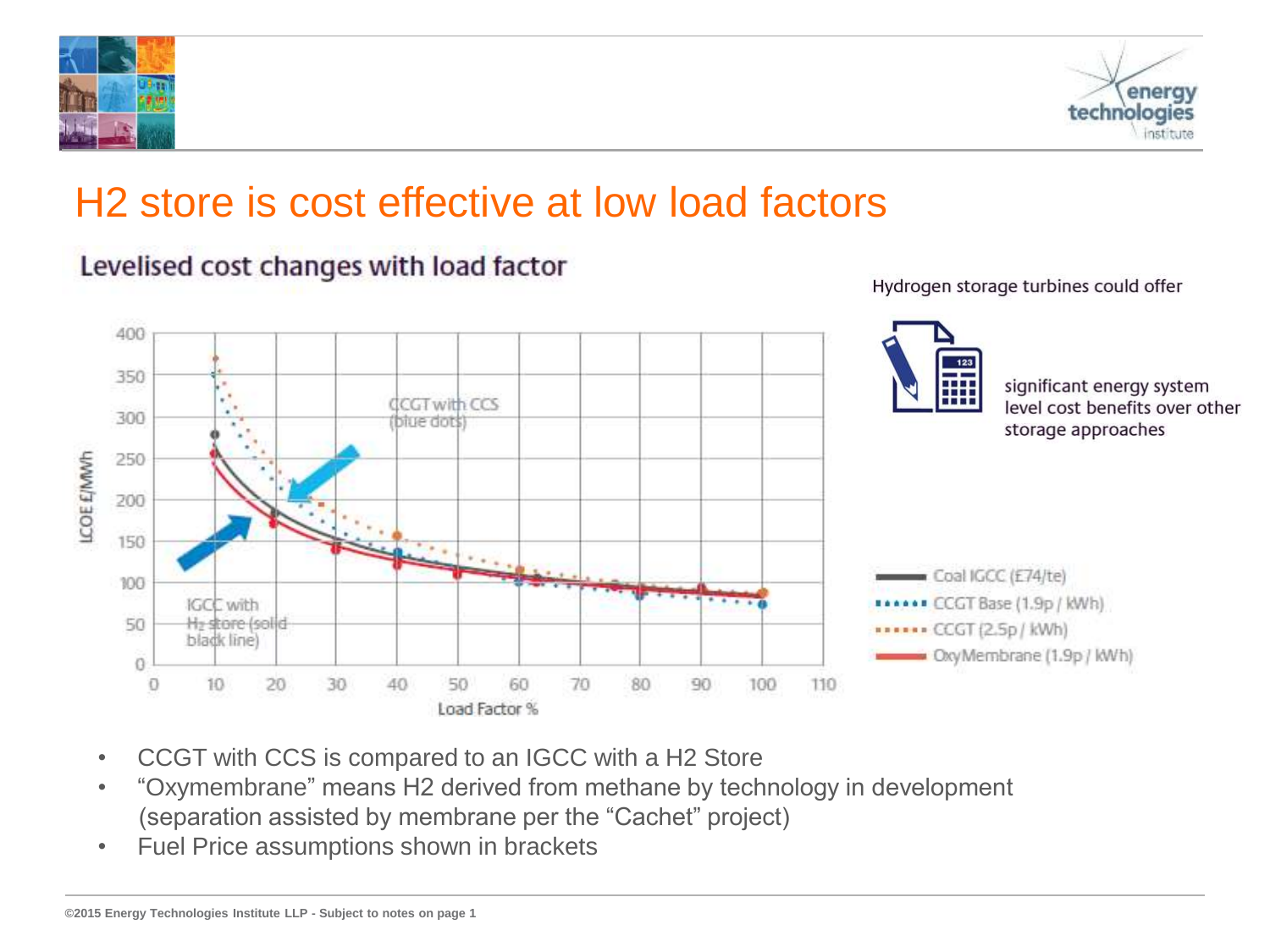



#### **Summary**

- H2 storage in caverns could supply grid level quantities of load following and peaking power
- For schemes operating below 40% load factor (turbine) the store adds value by reducing overall system investment. ETI modelling suggests this could happen after 2030
- For schemes above 50% load factor conventional CCS ( CCGT plus post combustion capture) are better
- Storage configurations are extendable for both H2 supply and demand options

Thank you for listening For more information please visit www.eti.co.uk

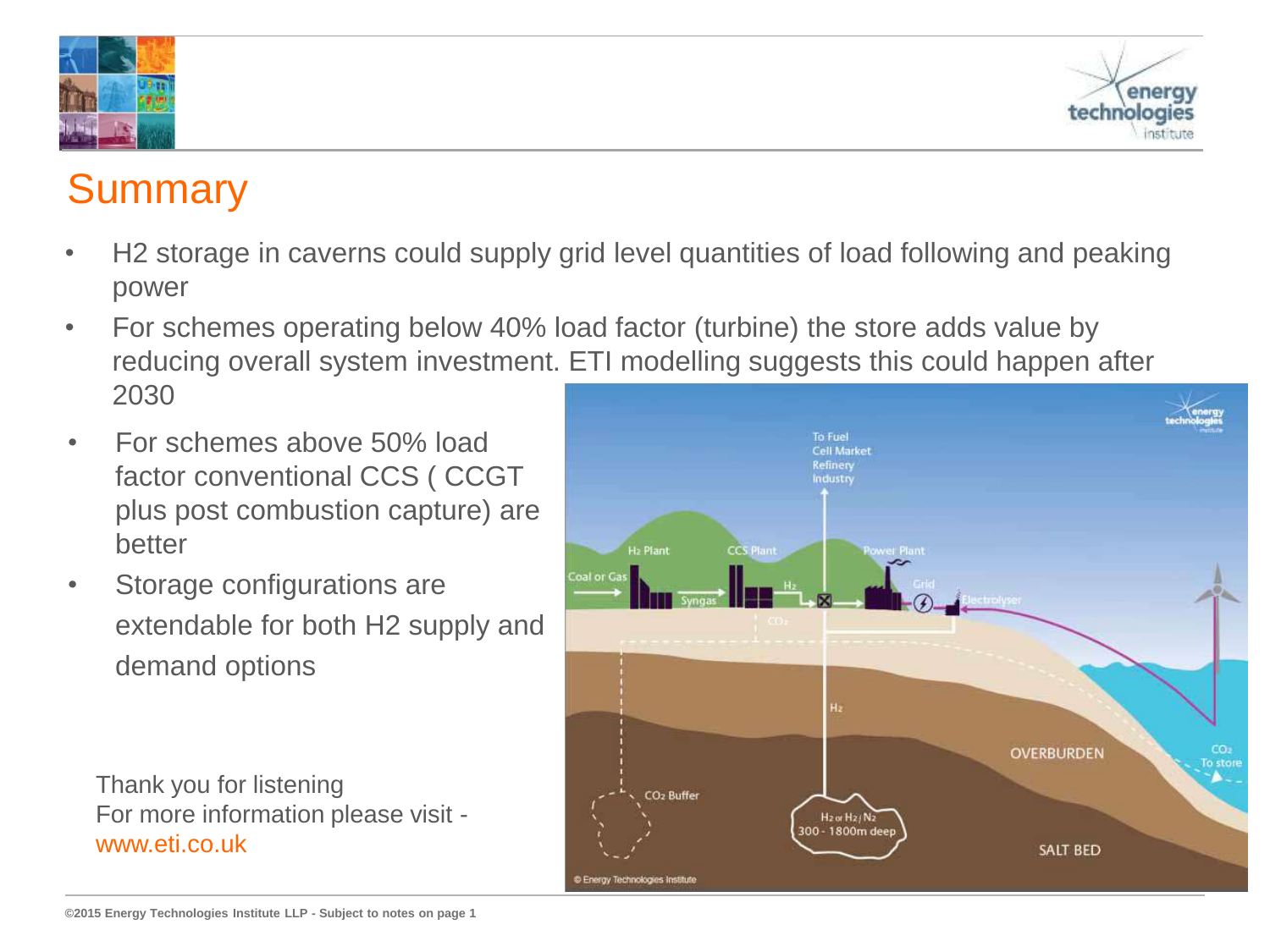



Registered Office Energy Technologies Institute Holywell Building Holywell Park Loughborough LE11 3UZ



For all general enquiries telephone the ETI on 01509 202020.

For more information about the ETI visit www.eti.co.uk



For the latest ETI news and announcements email info@eti.co.uk



The ETI can also be followed on Twitter @the\_ETI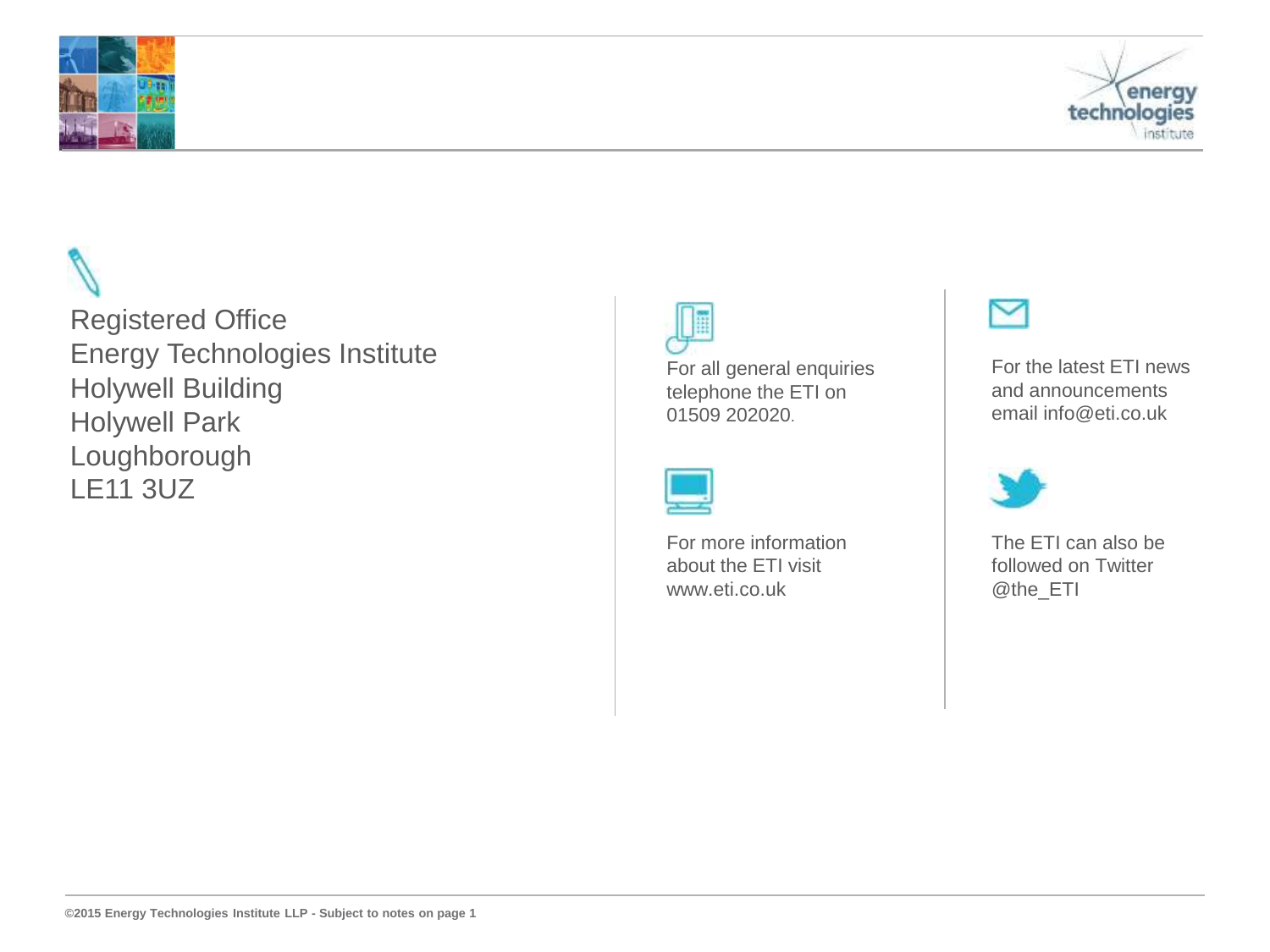### Safe combustion of Hydrogen rich mixtures

CH,

#### **ETI High Hydrogen Project**

- Understanding limits on safe use of hydrogen-rich fuels in power production by GTs and engines
- Laboratory test work completed
- Large scale testing in HSL Buxton underway



Fossil Fuel



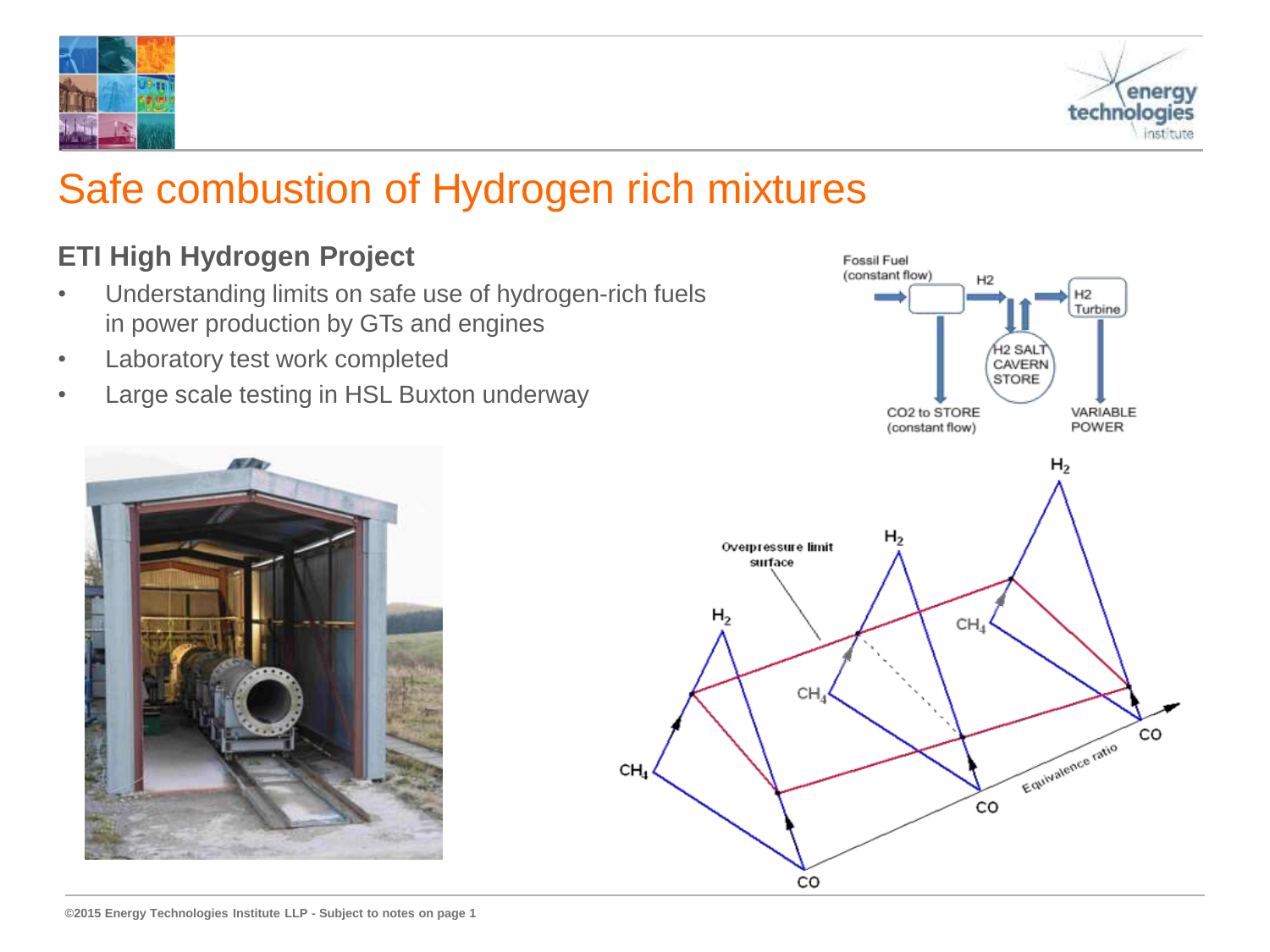



### Next Step 1/6<sup>th</sup> scale 350Mwe Heat Recovery Steam Generator (HRSG)